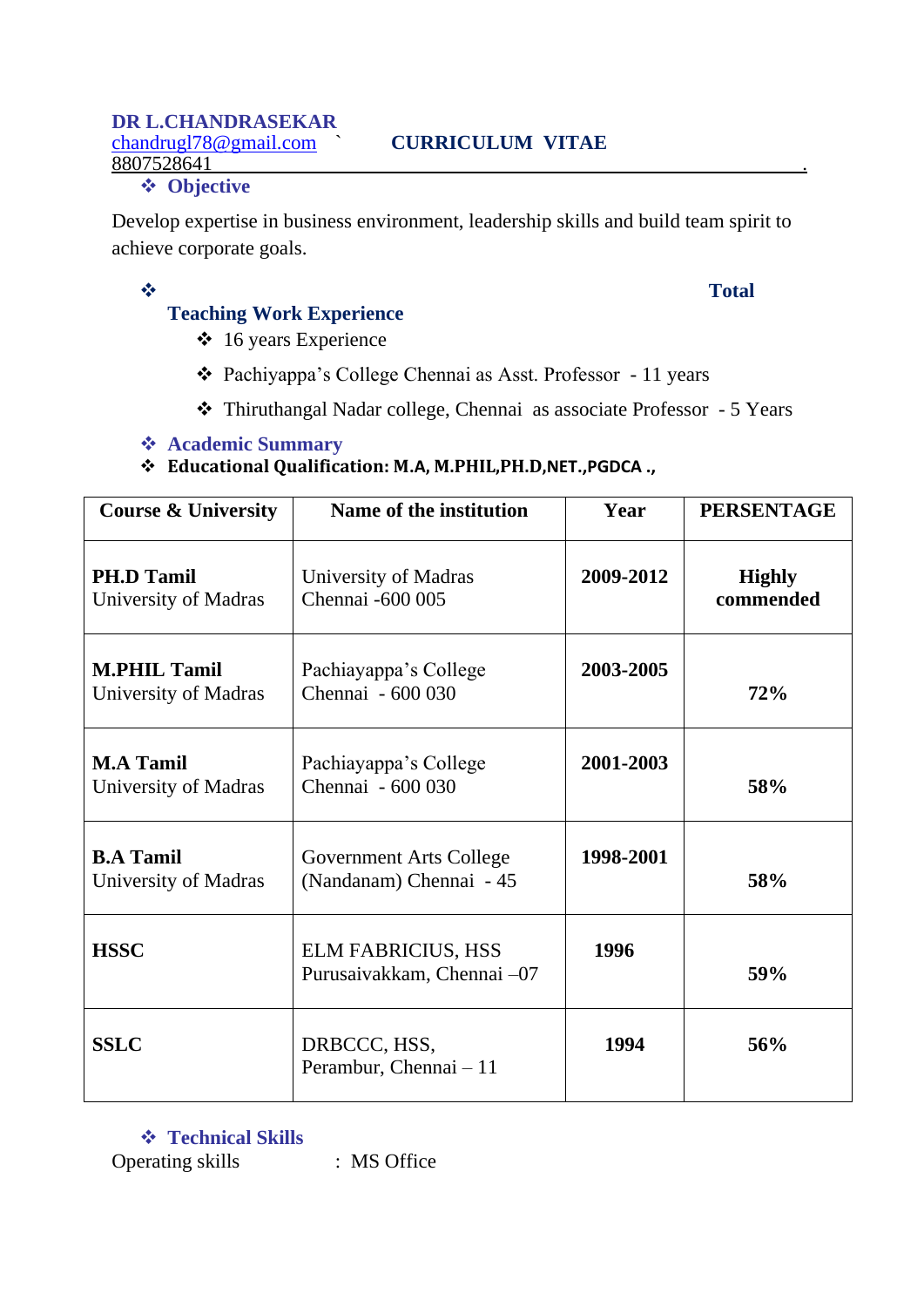Operating Systems : Microsoft Windows

Literary Skills : Poetry Writing And Speaking

#### ❖ **Books**

|             | <b>Published</b>                     |                                                     |              |
|-------------|--------------------------------------|-----------------------------------------------------|--------------|
| <b>SL.N</b> | <b>BOOK</b><br><b>TITLE</b>          | <b>PUBLICATIONS</b>                                 | <b>YEARS</b> |
|             | Manimegalai Ilakkiya uththigal       | Kannadasan<br><b>Publications</b><br><b>Chennai</b> | 2005         |
| 2.          | Sundarar dhevaaramum Isai<br>valamum | <b>Murugan Publications</b>                         | 2012         |

#### ❖ **Seminars/**

**Workshop**

## **International & National Level Seminars**

| <b>SL.NO</b> | <b>Topic &amp; Association Conducted</b>                                                                             | <b>Location</b>  | Year                 |
|--------------|----------------------------------------------------------------------------------------------------------------------|------------------|----------------------|
| 1.           | <b>Malyasian People Tamil History &amp;</b><br><b>Civilisation</b><br>(Singapore Tamil Ilakkiya kalam)               | <b>Singapore</b> | <b>May</b><br>2014   |
| 2.           | Bharatiyar Akach Chiranda kavithagalin<br>pinpulam (Bharti Tamil Sangam)                                             | <b>Bangalore</b> | <b>March</b><br>2014 |
| 3.           | <b>National Seminar on A Comparative study</b><br>of Tamil & Telugu Folk Medicine<br>(SV University college of Arts) | <b>Triupati</b>  | <b>March</b><br>2013 |
| 4.           | <b>National Seminar on Indian literature on</b><br>thriukural (Pachiyappa's College)                                 | <b>Chennai</b>   | <b>Feb 2012</b>      |